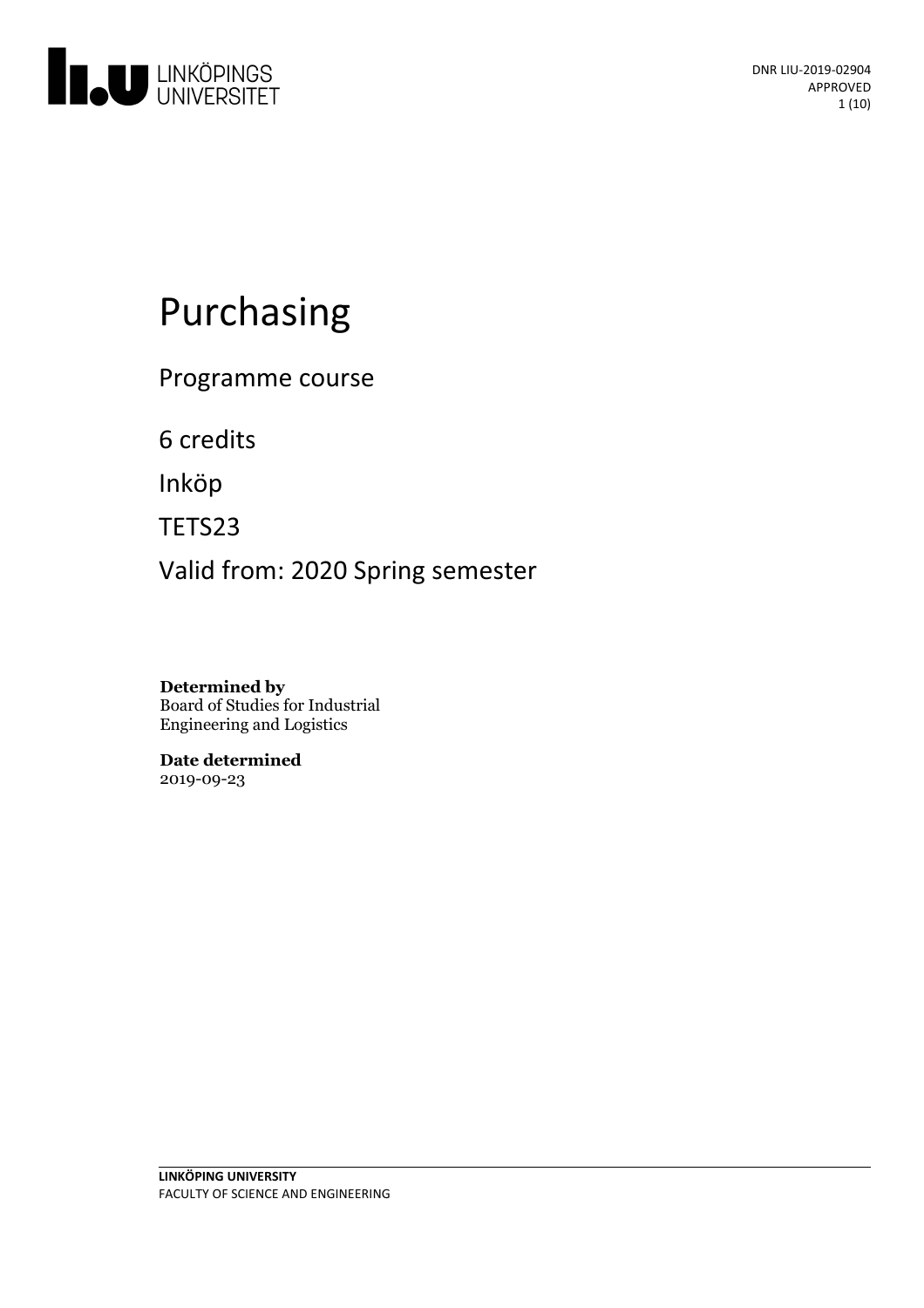# Main field of study

Industrial Engineering and Management

Course level

Second cycle

### Advancement level

A1X

# Course offered for

- Energy Environment Management, M Sc in Engineering
- Industrial Engineering and Management International, M Sc in Engineering
- Industrial Engineering and Management, M Sc in Engineering
- Design and Product Development, M Sc in Engineering
- Energy-Environment-Management M Sc in Engineering
- Mechanical Engineering, M Sc in Engineering

# Entry requirements

Note: Admission requirements for non-programme students usually also include admission requirements for the programme and threshold requirements for progression within the programme, or corresponding.

# **Prerequisites**

Basic course in Industrial Economics. Basic logistics is recommended.

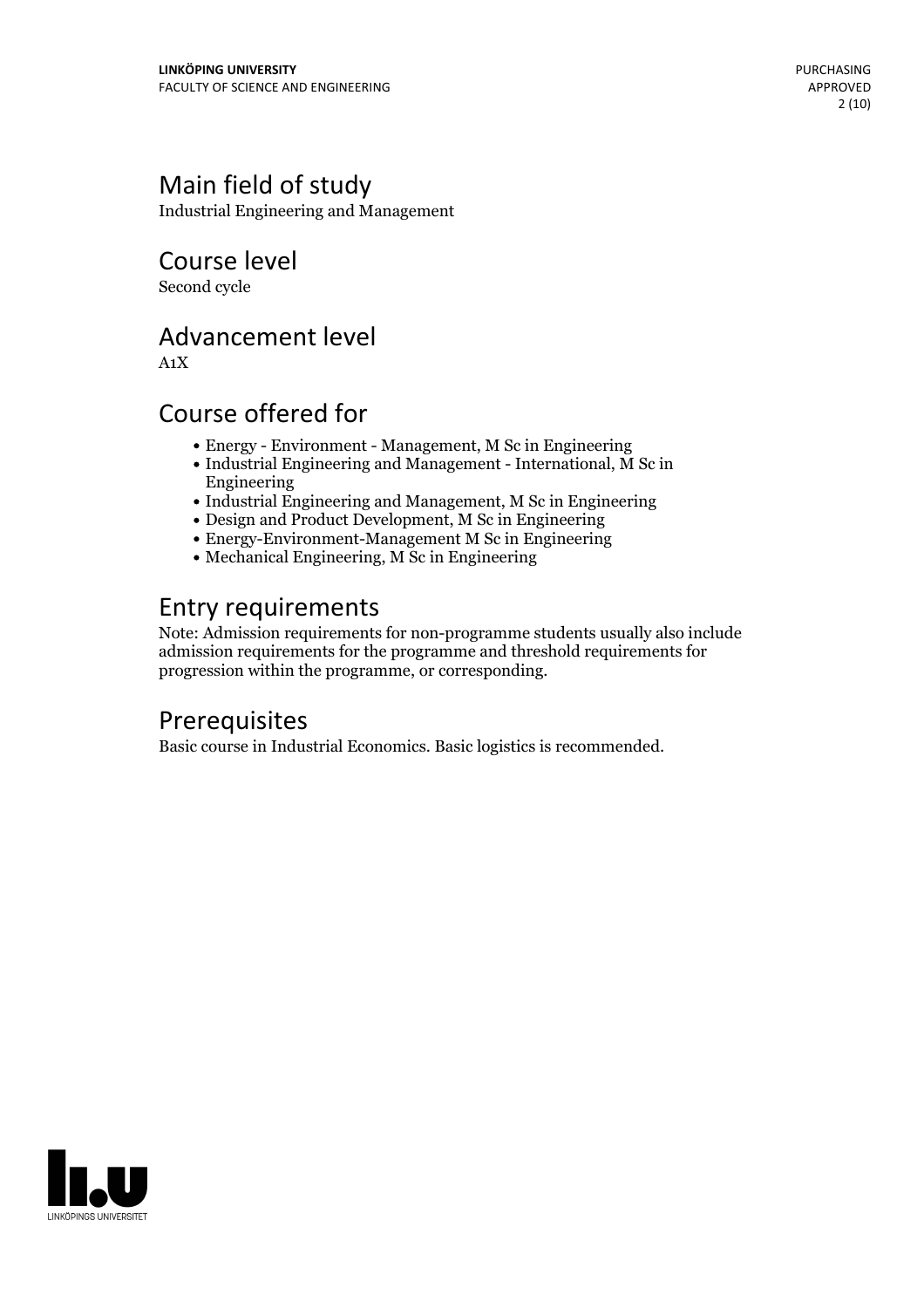# Intended learning outcomes

After having completed the course the student shall:

- 
- Master basic concepts describing <sup>a</sup> company's purchasing procedures. Be well aware ofthe role of the purchasing function, and its strategic
- importance for a company.<br>• Be well aware of how the purchasing function in different ways interacts
- with other functions in the company.<br>• Be well aware of different purchasing strategies and be able to apply these
- in a situation specific context.<br>• Be well aware of the existing differences between public purchasing and purchasing in the private sector.
- $\bullet$  Be well aware of different methods for assessment and evaluation of
- suppliers. Be able to perform <sup>a</sup> supplier evaluation in <sup>a</sup> structured manner. Be aware of basic negotiation techniques and strategies. Be able to perform <sup>a</sup> total cost analysis within <sup>a</sup> purchasing context.
- 
- 

### Course content

The course focuses purchasing's strategic importance for a company. Traditional and modern views on purchasing are presented and discussed. The purchasing process, from demand specification to completed delivery, is a major influence during the course. Special attention is given to purchasing strategies, supplier evaluation, and supplier relations. Specific areas like negotiation and public purchasing are also included.

# Teaching and working methods

Lectures, both from academy and the private sector. Exercises, where the students in groups practice application of stuff presented in literature and during lectures. Seminars, where the exercises are presented and discussed.

### Examination

| TEN <sub>1</sub> | Written examination                                                                                            | 4 credits | U, 3, 4, 5 |
|------------------|----------------------------------------------------------------------------------------------------------------|-----------|------------|
| UPG1             | Group assignments                                                                                              | 2 credits | U.G        |
|                  | main and the case of the contract of the contract of the contract of the contract of the contract of the contr |           |            |

The results from the different parts of the examination are weighed together to form the grade of the course  $(U,3,4,5)$ .

### Grades

Four-grade scale, LiU, U, 3, 4, 5

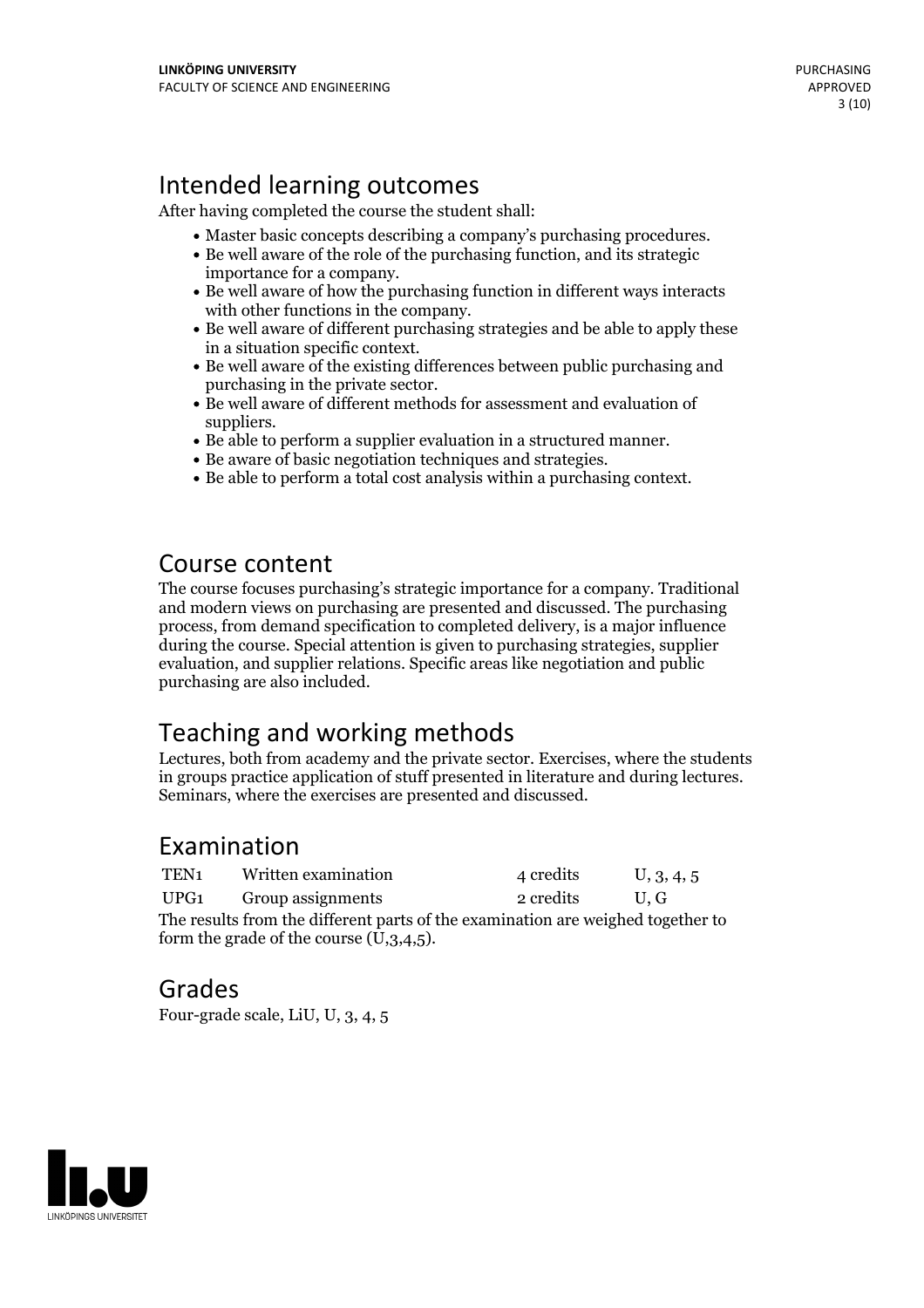# Other information

#### **About teaching and examination language**

The teaching language is presented in the Overview tab for each course. The examination language relates to the teaching language as follows:

- If teaching language is Swedish, the course as a whole or in large parts, is taught in Swedish. Please note that although teaching language is Swedish, parts of the course could be given in English. Examination language is
- Swedish.<br>• If teaching language is Swedish/English, the course as a whole will be taught in English if students without prior knowledge of the Swedish language participate. Examination language is Swedish or English
- (depending on teaching language).<br>
 If teaching language is English, the course as a whole is taught in English.<br>
Examination language is English.

#### **Other**

The course is conducted in a manner where both men's and women's

experience and knowledge are made visible and developed. The planning and implementation of <sup>a</sup> course should correspond to the course syllabus. The course evaluation should therefore be conducted with the course syllabus as a starting point.

### Department

Institutionen för ekonomisk och industriell utveckling

# Director of Studies or equivalent

Uni Sallnäs

# Examiner

Björn Oskarsson

### Education components

Preliminary scheduled hours: 36 h Recommended self-study hours: 124 h

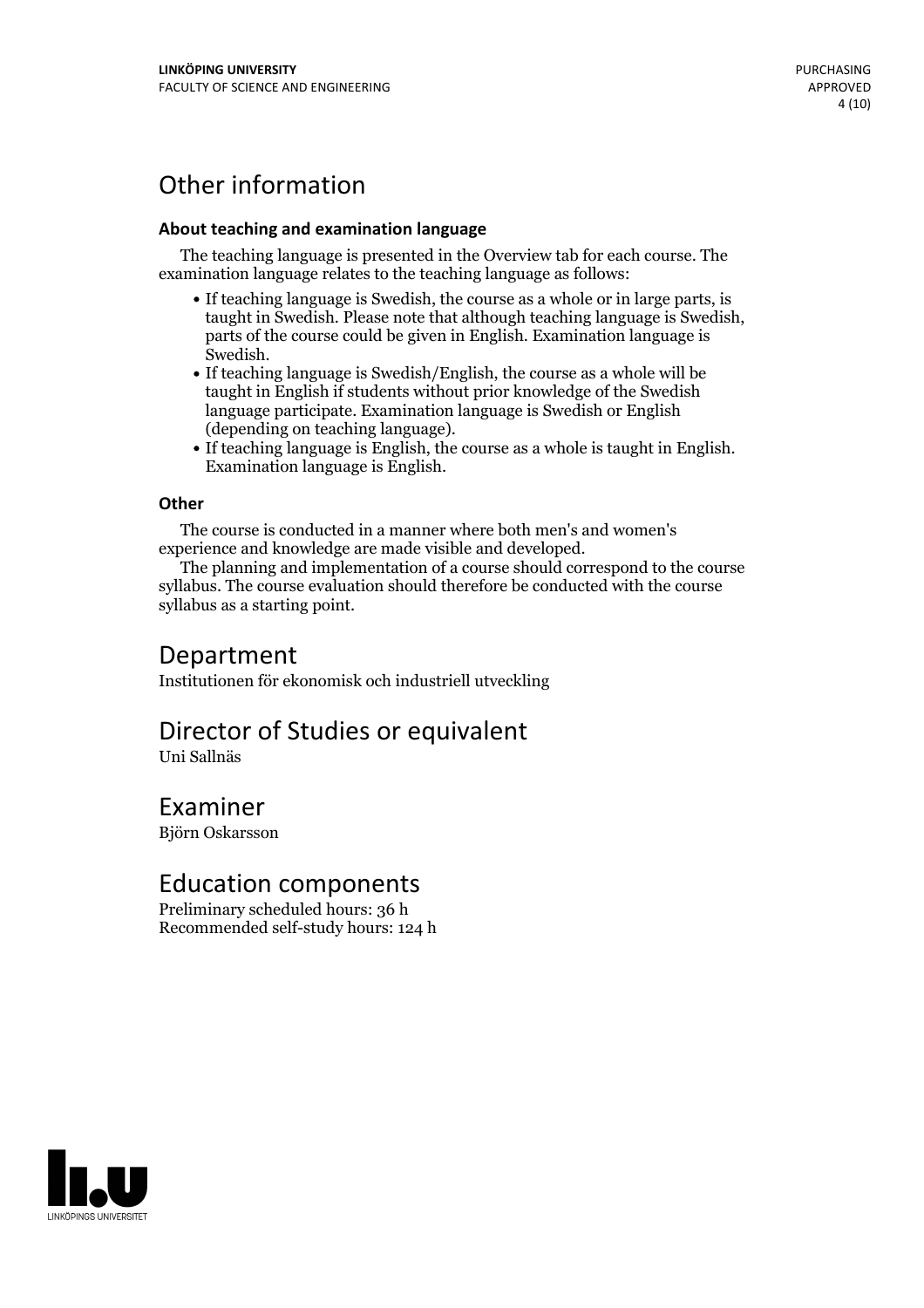# Course literature

#### **Books**

Weele, Arjan J. van, (2012) *Inköp och supply chain management : analys, strategi, planering och praktik* Studentlitteratur ISBN: 9789144074276 The Swedish edition from 2012 is a translation of the English 5th edition (van Weele, 2010, "Purchasing and Supply Chain Management", Cengage Learning). Later English editions may also be used, and it's then up to the students to check the differences between the editions.

#### **Articles**

Relevant papers/articles (presented at the course webpage at course start-up)

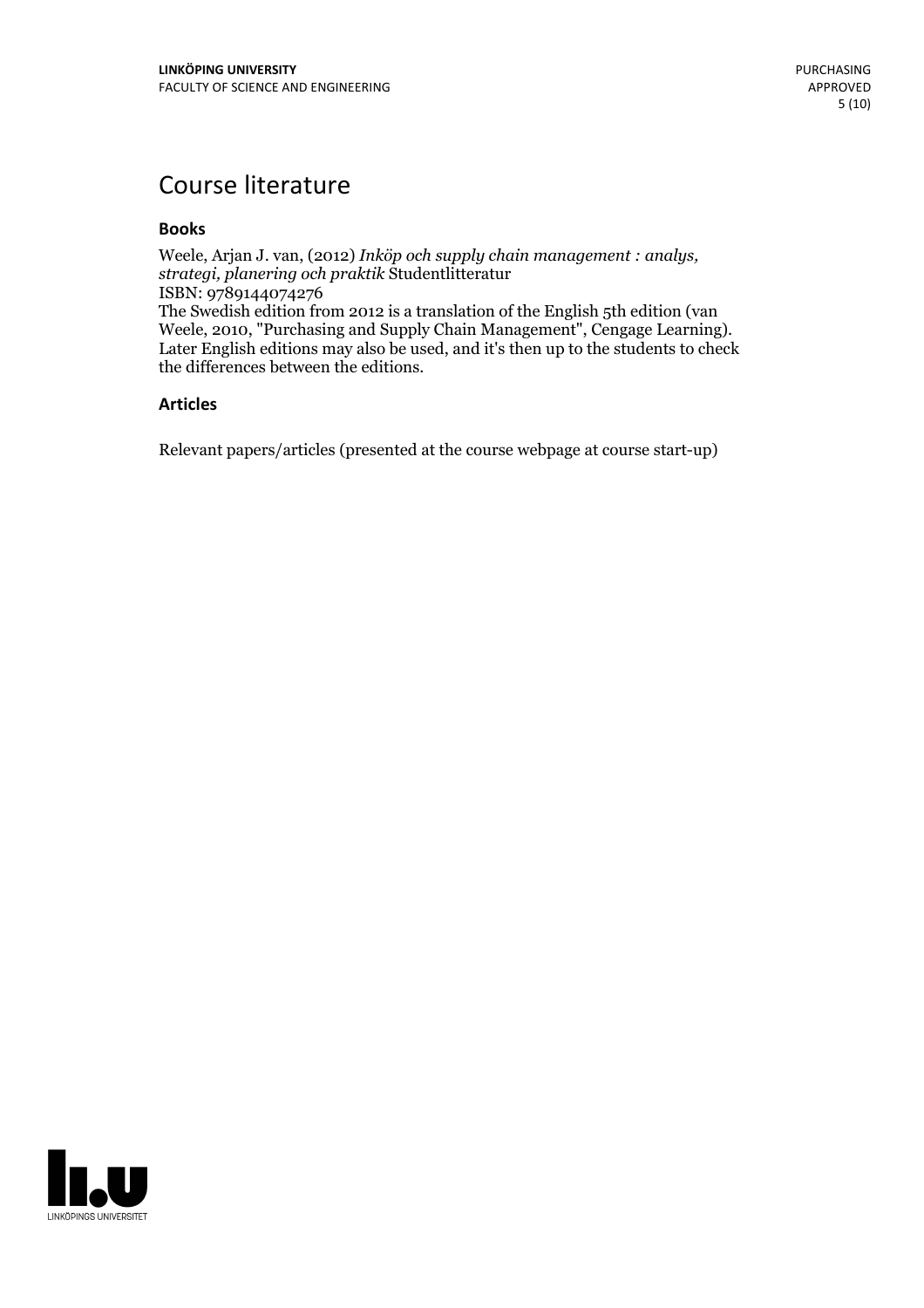# **Common rules**

### **Course syllabus**

A syllabus must be established for each course. The syllabus specifies the aim and contents of the course, and the prior knowledge that a student must have in order to be able to benefit from the course.

### **Timetabling**

Courses are timetabled after a decision has been made for this course concerning its assignment to a timetable module.

### **Interrupting a course**

The vice-chancellor's decision concerning regulations for registration, deregistration and reporting results (Dnr LiU-2015-01241) states that interruptions in study are to be recorded in Ladok. Thus, all students who do not participate in a course for which they have registered must record the interruption, such that the registration on the course can be removed. Deregistration from <sup>a</sup> course is carried outusing <sup>a</sup> web-based form: https://www.lith.liu.se/for-studenter/kurskomplettering?l=en.

### **Cancelled courses**

Courses with few participants (fewer than 10) may be cancelled or organised in a manner that differs from that stated in the course syllabus. The Dean is to deliberate and decide whether a course is to be cancelled or changed from the course syllabus.

### **Guidelines relatingto examinations and examiners**

For details, see Guidelines for education and examination for first-cycle and second-cycle education at Linköping University, http://styrdokument.liu.se/Regelsamling/VisaBeslut/917592.

An examiner must be employed as a teacher at LiU according to the LiU Regulations for Appointments

(https://styrdokument.liu.se/Regelsamling/VisaBeslut/622784). For courses in second-cycle, the following teachers can be appointed as examiner: Professor (including Adjunct and Visiting Professor), Associate Professor (including Adjunct), Senior Lecturer (including Adjunct and Visiting Senior Lecturer), Research Fellow, or Postdoc. For courses in first-cycle, Assistant Lecturer (including Adjunct and Visiting Assistant Lecturer) can also be appointed as examiner in addition to those listed for second-cycle courses. In exceptional cases, a Part-time Lecturer can also be appointed as an examiner at both first- and second cycle, see Delegation of authority for the Board of Faculty of Science and Engineering.

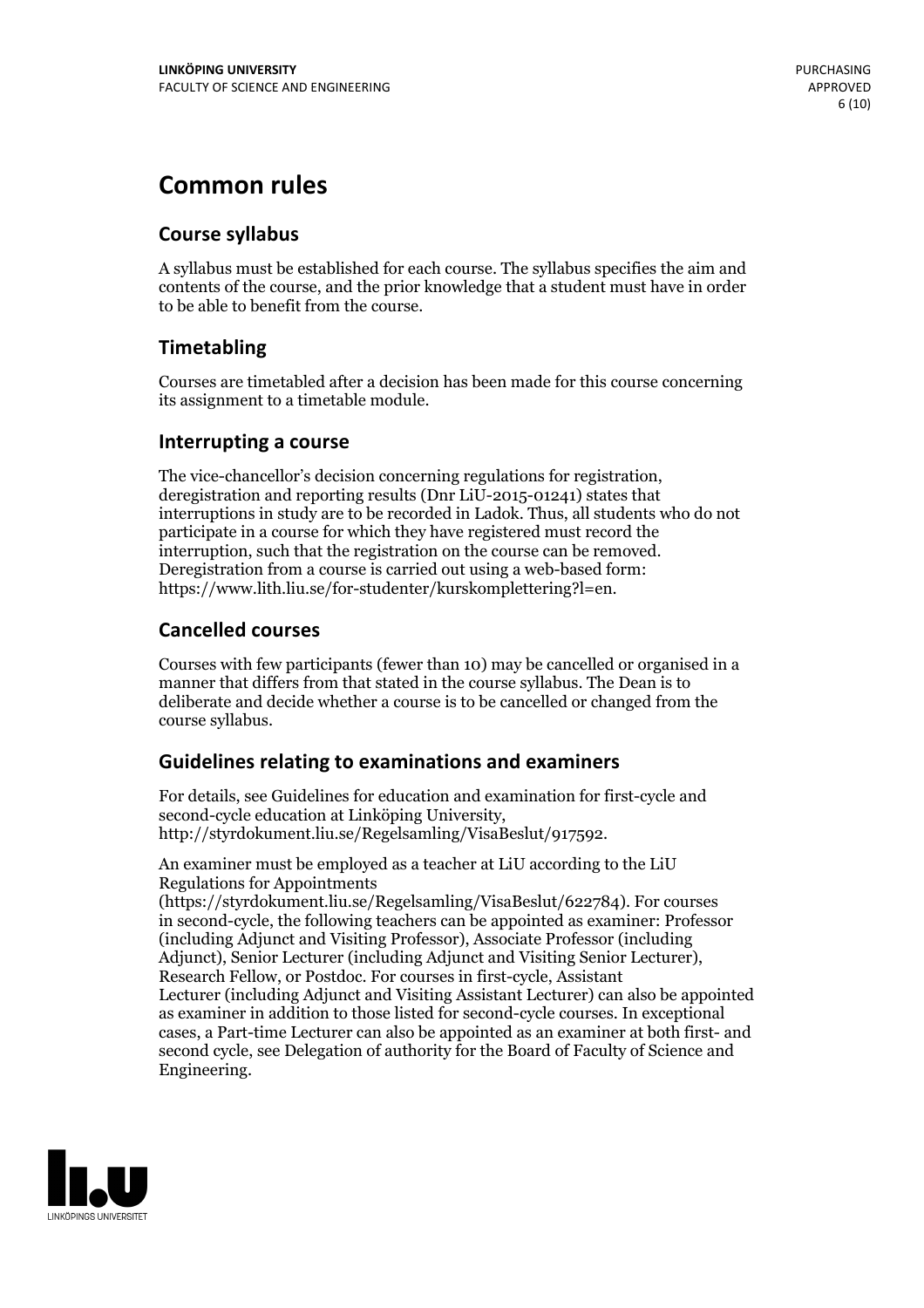### **Forms of examination**

#### **Examination**

Written and oral examinations are held at least three times a year: once immediately after the end of the course, once in August, and once (usually) in one of the re-examination periods. Examinations held at other times are to follow a decision of the board of studies.

Principles for examination scheduling for courses that follow the study periods:

- courses given in VT1 are examined for the first time in March, with re-examination in June and August
- courses given in VT2 are examined for the first time in May, with re-examination in August and October
- courses given in HT1 are examined for the first time in October, with re-examination in January and August
- courses given in HT2 are examined for the first time in January, with re-examination in March and in August.

The examination schedule is based on the structure of timetable modules, but there may be deviations from this, mainly in the case of courses that are studied and examined for several programmes and in lower grades (i.e. 1 and 2).

Examinations for courses that the board of studies has decided are to be held in alternate years are held three times during the school year in which the course is given according to the principles stated above.

Examinations for courses that are cancelled orrescheduled such that they are not given in one or several years are held three times during the year that immediately follows the course, with examination scheduling that corresponds to the scheduling that was in force before the course was cancelled or rescheduled.

When a course is given for the last time, the regular examination and two re-<br>examinations will be offered. Thereafter, examinations are phased out by offering three examinations during the following academic year at the same times as the examinations in any substitute course. If there is no substitute course, three examinations will be offered during re-examination periods during the following academic year. Other examination times are decided by the board of studies. In all cases above, the examination is also offered one more time during the academic year after the following, unless the board of studies decides otherwise.

If a course is given during several periods of the year (for programmes, or on different occasions for different programmes) the board or boards of studies determine together the scheduling and frequency of re-examination occasions.

#### **Registration for examination**

In order to take an examination, a student must register in advance at the Student Portal during the registration period, which opens 30 days before the date of the examination and closes 10 days before it. Candidates are informed of the location of the examination by email, four days in advance. Students who have not

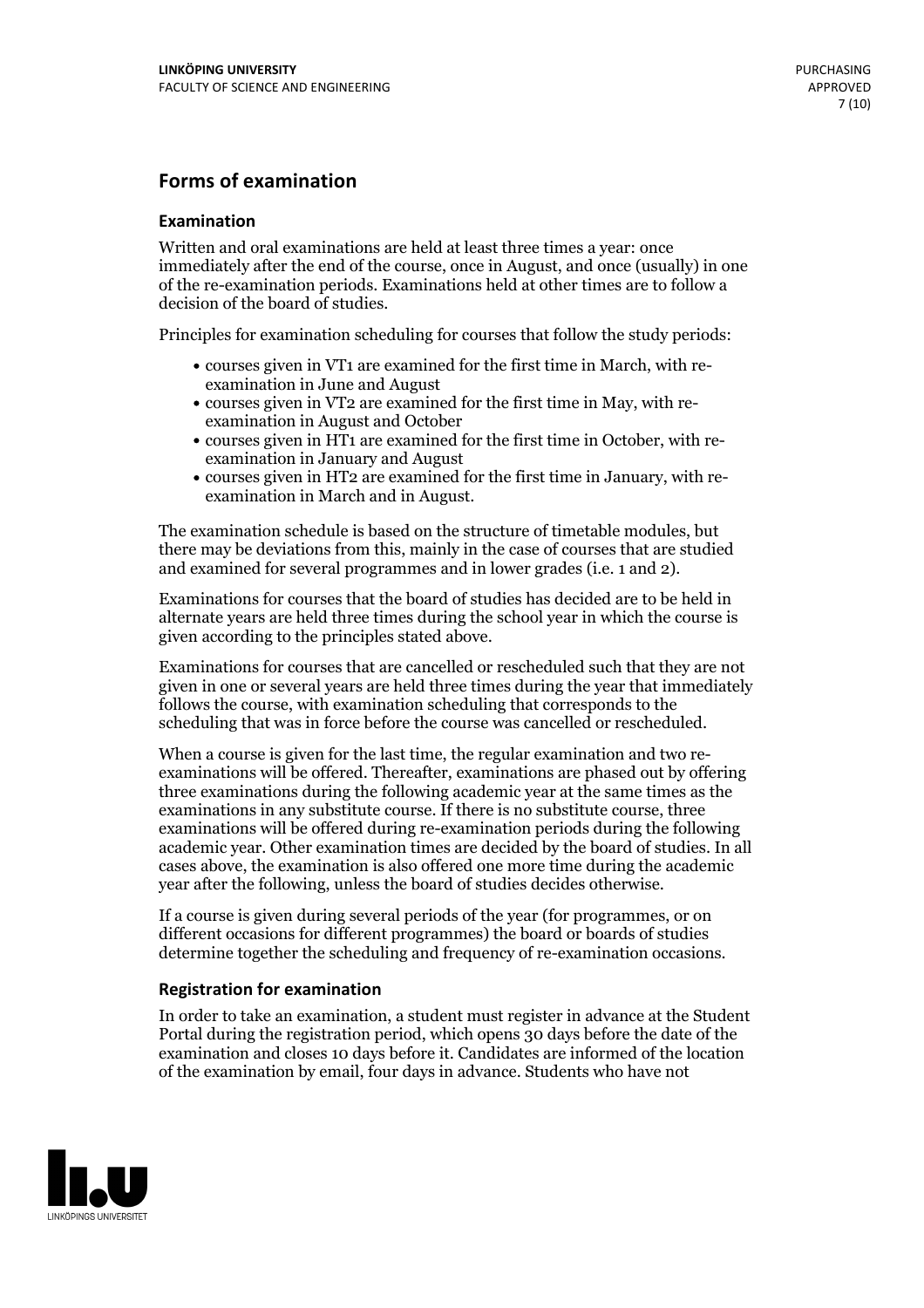registered for an examination run the risk of being refused admittance to the examination, if space is not available.

Symbols used in the examination registration system:

\*\* denotes that the examination is being given for the penultimate time.

\* denotes that the examination is being given for the last time.

#### **Code of conduct for students during examinations**

Details are given in a decision in the university's rule book: http://styrdokument.liu.se/Regelsamling/VisaBeslut/622682.

#### **Retakes for higher grade**

Students at the Institute of Technology at LiU have the right to retake written examinations and computer-based examinations in an attempt to achieve a higher grade. This is valid for all examination components with code "TEN" and "DAT". The same right may not be exercised for other examination components, unless otherwise specified in the course syllabus.

A retake is not possible on courses that are included in an issued degree diploma.

#### **Retakes of other forms of examination**

Regulations concerning retakes of other forms of examination than written examinations and computer-based examinations are given in the LiU guidelines

http://styrdokument.liu.se/Regelsamling/VisaBeslut/917592.

#### **Plagiarism**

For examinations that involve the writing of reports, in cases in which it can be assumed that the student has had access to other sources (such as during project work, writing essays, etc.), the material submitted must be prepared in accordance with principles for acceptable practice when referring to sources (references or quotations for which the source is specified) when the text, images, ideas, data,  $\vec{e}$  etc. of other people are used. It is also to be made clear whether the author has reused his or her own text, images, ideas, data, etc. from previous examinations, such as degree projects, project reports, etc. (this is sometimes known as "self- plagiarism").

A failure to specify such sources may be regarded as attempted deception during examination.

#### **Attempts to cheat**

In the event of <sup>a</sup> suspected attempt by <sup>a</sup> student to cheat during an examination, or when study performance is to be assessed as specified in Chapter <sup>10</sup> of the Higher Education Ordinance, the examiner is to report this to the disciplinary board of the university. Possible consequences for the student are suspension from study and a formal warning. More information is available at https://www.student.liu.se/studenttjanster/lagar-regler-rattigheter?l=en.

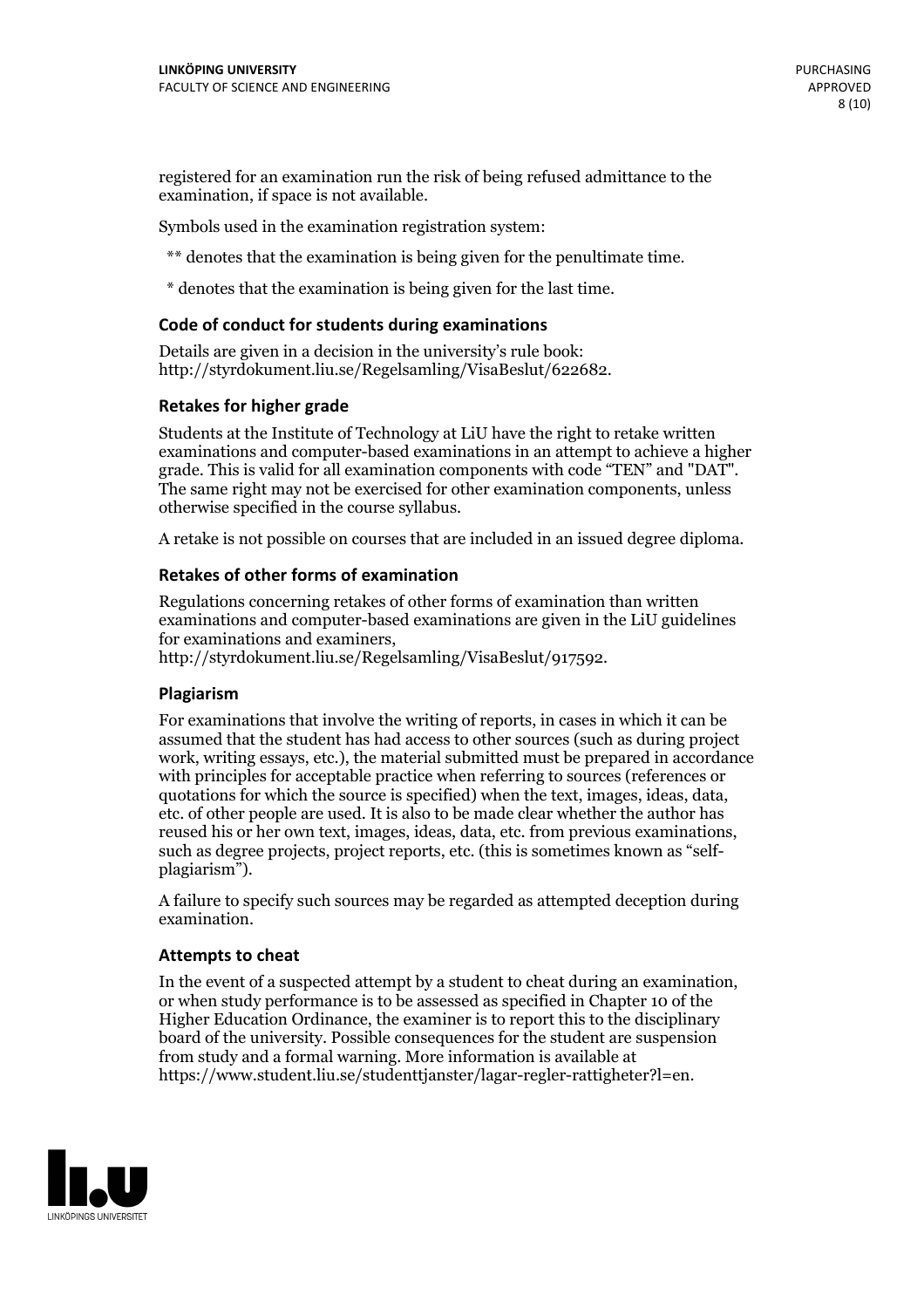#### **Grades**

The grades that are preferably to be used are Fail (U), Pass (3), Pass not without distinction  $(4)$  and Pass with distinction  $(5)$ .

- 1. Grades U, 3, 4, 5 are to be awarded for courses that have written
- examinations. 2. Grades Fail (U) and Pass (G) may be awarded for courses with <sup>a</sup> large degree of practical components such as laboratory work, project work and group work. 3. Grades Fail (U) and Pass (G) are to be used for degree projects and other
- independent work.

#### **Examination components**

- 
- 1. Grades U, 3, 4, <sup>5</sup> are to be awarded for written examinations (TEN). 2. Examination components for which the grades Fail (U) and Pass (G) may be awarded are laboratory work (LAB), project work (PRA), preparatory written examination (KTR), oral examination (MUN), computer-based
- examination (DAT), home assignment (HEM), and assignment (UPG). 3. Students receive grades either Fail (U) or Pass (G) for other examination components in which the examination criteria are satisfied principally through active attendance such as other examination (ANN), tutorial group (BAS) or examination item (MOM). 4. Grades Fail (U) and Pass (G) are to be used for the examination
- components Opposition (OPPO) and Attendance at thesis presentation (AUSK) (i.e. part of the degree project).

For mandatory components, the following applies: If special circumstances prevail, and if it is possible with consideration of the nature of the compulsory component, the examiner may decide to replace the compulsory component with another equivalent component. (In accordance with the LiU Guidelines for education and examination for first-cycle and second-cycle education at Linköping University, http://styrdokument.liu.se/Regelsamling/VisaBeslut/917592).

For written examinations, the following applies: If the LiU coordinator for students with disabilities has granted a student the right to an adapted examination for a written examination in an examination hall, the student has the right to it. If the coordinator has instead recommended for the student an adapted examination or alternative form of examination, the examiner may grant this if the examiner assesses that it is possible, based on consideration of the course objectives. (In accordance with the LiU Guidelines for education and examination for first-cycle and second-cycle education at Linköping University, http://styrdokument.liu.se/Regelsamling/VisaBeslut/917592).

The examination results for a student are reported at the relevant department.

### **Regulations (applyto LiU in its entirety)**

The university is a government agency whose operations are regulated by